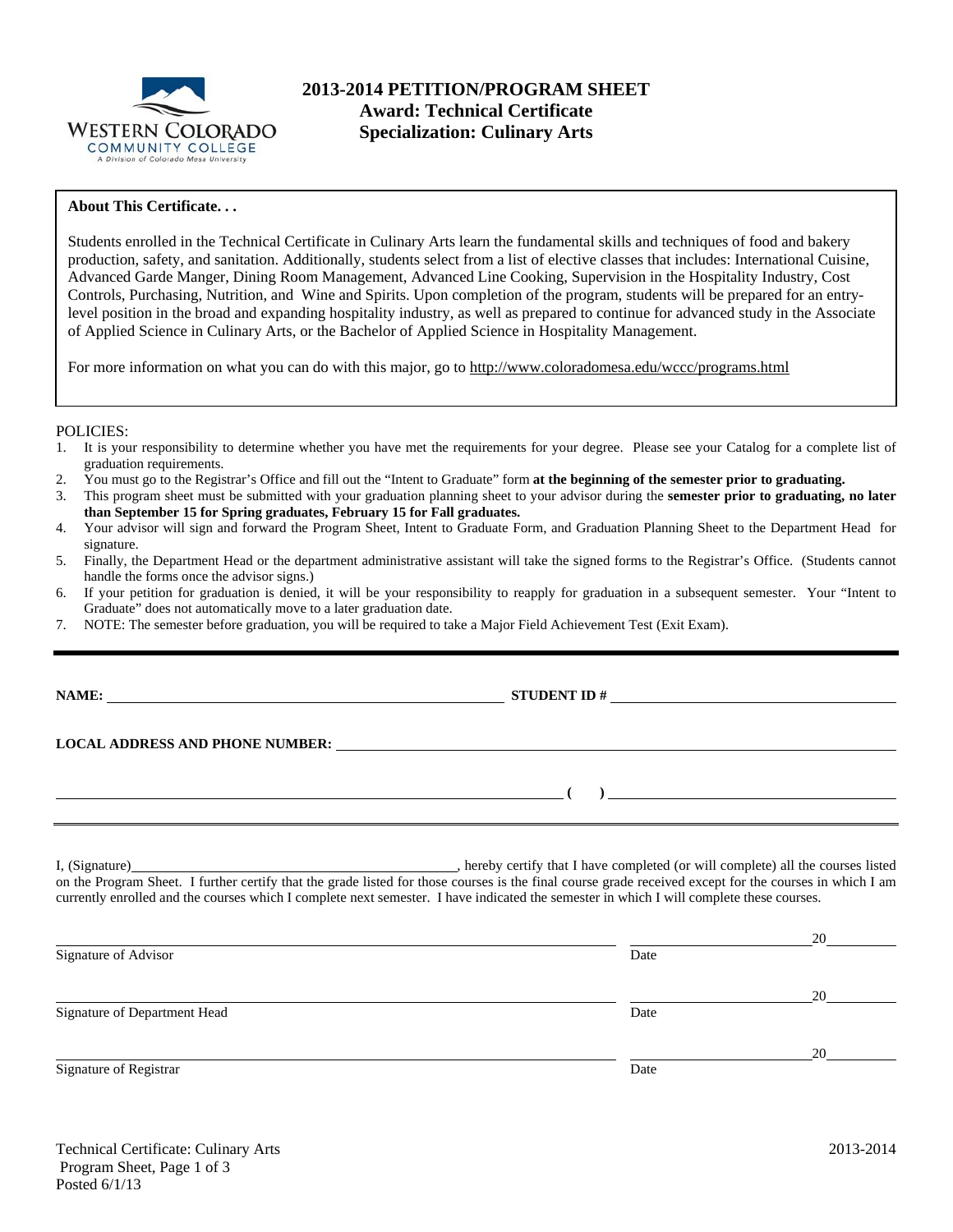#### **Students should work closely with a faculty advisor when selecting and scheduling courses prior to registration.**

Degree Requirements:

- 2.00 cumulative GPA or higher in all CMU coursework and a "C" or better must be achieved in each course which comprises the area of emphasis or specialization.
- Pre-collegiate courses (usually numbered below 100) cannot be used for graduation.
- A student must follow the CMU graduation requirements either from 1) the program sheet for the major in effect at the time the student officially declares a major; or 2) a program sheet for the major approved for a year subsequent to the year during which the student officially declares the major and is approved for the student by the department head. Because a program may have requirements specific to the degree, the student should check with the faculty advisor for additional criteria. It is the student's responsibility to be aware of, and follow, all requirements for the degree being pursued. Any exceptions or substitutions must be approved by the student's faculty advisor and Department Head.
- When filling out the program sheet a course can be used only once.
- See the "Undergraduate Graduation Requirements" in the catalog for additional graduation information.

|                     | TECHNICAL CERTIFICATE: CULINARY ARTS                         |                |                         | Course No Title                                                                                                                                                                                                                                                                                                                                                                                                                                                                     |  | Sem.hrs Grade Term/Trns |
|---------------------|--------------------------------------------------------------|----------------|-------------------------|-------------------------------------------------------------------------------------------------------------------------------------------------------------------------------------------------------------------------------------------------------------------------------------------------------------------------------------------------------------------------------------------------------------------------------------------------------------------------------------|--|-------------------------|
| (30 semester hours) |                                                              |                |                         |                                                                                                                                                                                                                                                                                                                                                                                                                                                                                     |  |                         |
| Course No Title     |                                                              |                | Sem.hrs Grade Term/Trns |                                                                                                                                                                                                                                                                                                                                                                                                                                                                                     |  |                         |
|                     |                                                              |                |                         | $CUAR$ $\frac{1}{2}$ $\frac{1}{2}$ $\frac{1}{2}$ $\frac{1}{2}$ $\frac{1}{2}$ $\frac{1}{2}$ $\frac{1}{2}$ $\frac{1}{2}$ $\frac{1}{2}$ $\frac{1}{2}$ $\frac{1}{2}$ $\frac{1}{2}$ $\frac{1}{2}$ $\frac{1}{2}$ $\frac{1}{2}$ $\frac{1}{2}$ $\frac{1}{2}$ $\frac{1}{2}$ $\frac{1}{2}$ $\frac{1}{2}$ $\frac{1}{2}$ $\frac{1$                                                                                                                                                              |  |                         |
| <b>Core Classes</b> |                                                              |                |                         | $CUAR$ $\frac{1}{\sqrt{1-\frac{1}{2}}}\left\{ \frac{1}{\sqrt{1-\frac{1}{2}}}\left( \frac{1}{\sqrt{1-\frac{1}{2}}}\right) + \frac{1}{\sqrt{1-\frac{1}{2}}}\left( \frac{1}{\sqrt{1-\frac{1}{2}}}\right) + \frac{1}{\sqrt{1-\frac{1}{2}}}\left( \frac{1}{\sqrt{1-\frac{1}{2}}}\right) + \frac{1}{\sqrt{1-\frac{1}{2}}}\left( \frac{1}{\sqrt{1-\frac{1}{2}}}\right) + \frac{1}{\sqrt{1-\frac{1}{2}}}\left( \frac{1}{\sqrt{1-\frac{1}{2}}}\right)$                                       |  |                         |
| CUAR 100            | <b>Culinary Fundamentals</b>                                 | $\mathcal{R}$  |                         |                                                                                                                                                                                                                                                                                                                                                                                                                                                                                     |  |                         |
| <b>CUAR 101</b>     | Food Safety and Sanitation                                   | 2              |                         |                                                                                                                                                                                                                                                                                                                                                                                                                                                                                     |  |                         |
| <b>CUAR 125</b>     | Introduction to Foods                                        | 4              |                         |                                                                                                                                                                                                                                                                                                                                                                                                                                                                                     |  |                         |
| <b>CUAR 129</b>     | Center of the Plate                                          | 4              |                         | $CUAR$ $\frac{1}{\sqrt{1-\frac{1}{2}}}\left\{ \frac{1}{\sqrt{1-\frac{1}{2}}}\left( \frac{1}{\sqrt{1-\frac{1}{2}}}\left( \frac{1}{\sqrt{1-\frac{1}{2}}}\left( \frac{1}{\sqrt{1-\frac{1}{2}}}\left( \frac{1}{\sqrt{1-\frac{1}{2}}}\left( \frac{1}{\sqrt{1-\frac{1}{2}}}\left( \frac{1}{\sqrt{1-\frac{1}{2}}}\left( \frac{1}{\sqrt{1-\frac{1}{2}}}\left( \frac{1}{\sqrt{1-\frac{1}{2}}}\left( \frac{1}{\sqrt{1-\frac{1}{2}}}\left( \frac{1$                                            |  |                         |
|                     |                                                              |                |                         |                                                                                                                                                                                                                                                                                                                                                                                                                                                                                     |  |                         |
| CUAR 145            | Introduction to Baking                                       | $\overline{4}$ |                         |                                                                                                                                                                                                                                                                                                                                                                                                                                                                                     |  |                         |
|                     |                                                              |                |                         |                                                                                                                                                                                                                                                                                                                                                                                                                                                                                     |  |                         |
|                     | Electives: Choose at least 13 semester hours from list below |                |                         | $CUAR$ $\begin{tabular}{ccc} \multicolumn{1}{c} {\textbf{1}}\\ \multicolumn{1}{c} {\textbf{1}}\\ \multicolumn{1}{c} {\textbf{1}}\\ \multicolumn{1}{c} {\textbf{1}}\\ \multicolumn{1}{c} {\textbf{1}}\\ \multicolumn{1}{c} {\textbf{1}}\\ \multicolumn{1}{c} {\textbf{1}}\\ \multicolumn{1}{c} {\textbf{1}}\\ \multicolumn{1}{c} {\textbf{1}}\\ \multicolumn{1}{c} {\textbf{1}}\\ \multicolumn{1}{c} {\textbf{1}}\\ \multicolumn{1}{c} {\textbf{1}}\\ \multicolumn{1}{c} {\textbf{1$ |  |                         |
|                     |                                                              |                |                         |                                                                                                                                                                                                                                                                                                                                                                                                                                                                                     |  |                         |
|                     |                                                              |                |                         |                                                                                                                                                                                                                                                                                                                                                                                                                                                                                     |  |                         |
|                     |                                                              |                |                         |                                                                                                                                                                                                                                                                                                                                                                                                                                                                                     |  |                         |
|                     |                                                              |                |                         |                                                                                                                                                                                                                                                                                                                                                                                                                                                                                     |  |                         |

## **Electives: Choose 13 semester hours from the following**

CUAR 120 Wine and Spirits (2) CUAR 156 Nutrition for the Hospitality Professional (3) CUAR 190 Dining Room Management (4) CUAR 233 Advanced Line Prep and Cookery (4) CUAR 245 International Cuisine (3) CUAR 251 Advanced Garde Manger (3)

CUAR 255 Supervision in the Hospitality Industry (3) CUAR 261 Cost Controls (3) CUAR 262 Purchasing for the Hospitality Industry (3) CUAR 271 Techniques of Competition – Hot Food (3) CUAR 272 Techniques of Competition – Cold Food (3) CUAR 281 Internship (1-6)

**Additional expenses** – Students in Culinary Arts are required to purchase cooking tools and uniforms. This does not include required textbooks. These costs vary with student needs and brand or quality of tools purchased.